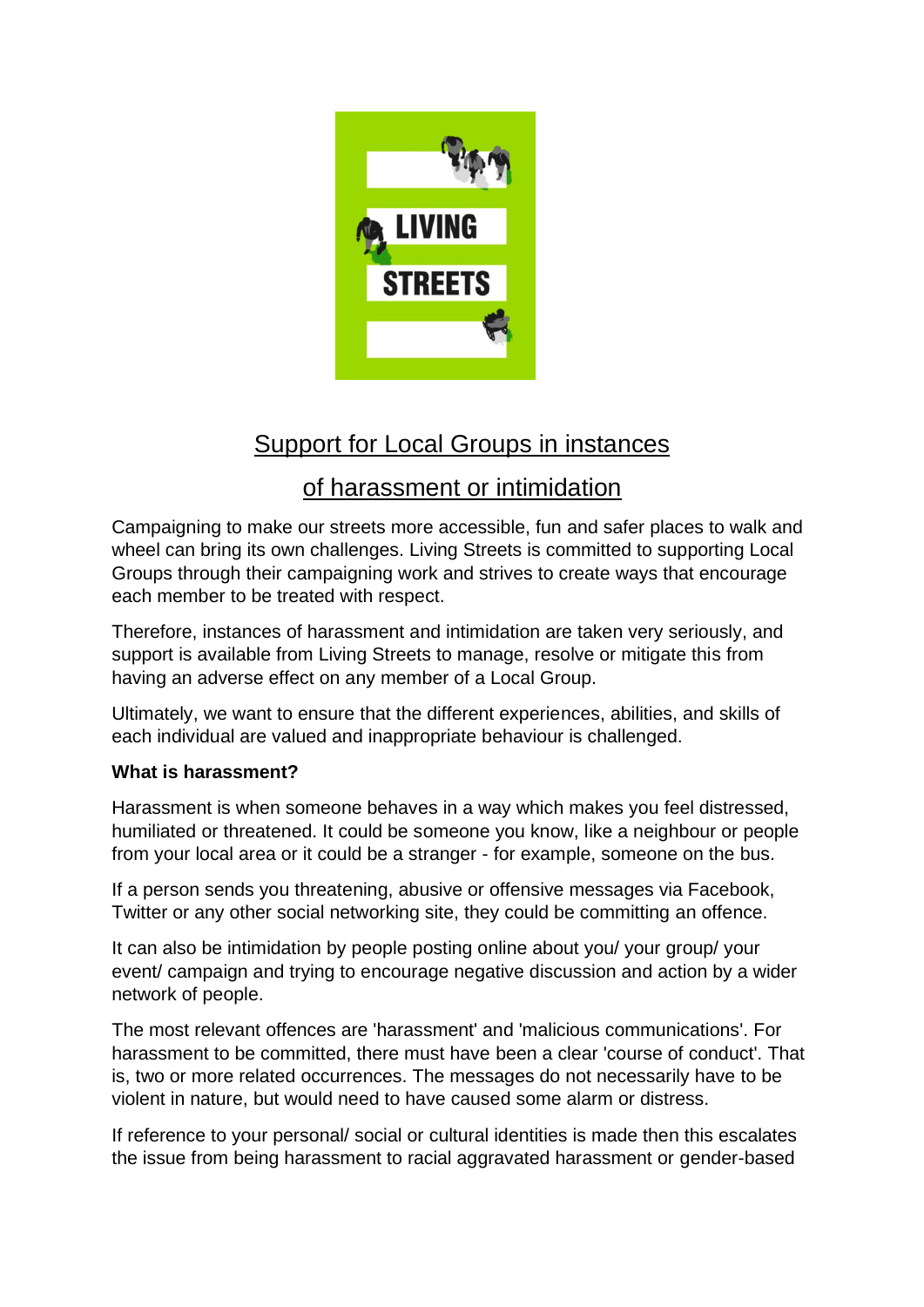intimidation. We would encourage you to contact Living Streets immediately and we will support you in actions going forward.

If there has only been a single communication, it's unlikely it would qualify as harassment, but could be considered a malicious communication. For such an offence to be committed, a message must be sent to another person, or sent via a public communications network, that is indecent, grossly offensive, obscene, threatening or menacing.

#### **The effects of online harassment**

Harassment or bullying can cause stress, anxiety and can have a devastating effect on the health, confidence, morale and performance of those affected. It also creates an unpleasant environment which can detract from the focus of campaigning taking a huge amount of time and energy that can reduce efficiency and may ultimately impact on personal or collective motivation.

For these reasons it is important that Living Streets and the staff involved to support the Local Group network are informed of any harassment or bullying and will take any complaint of harassment very seriously. Living Streets is committed to dealing with any issues quickly, positively, and confidentially when and if they occur.

#### **At Living Streets you can expect:**

• to be treated with dignity, respect and courtesy;

- to contribute towards a positive working culture;
- to have support to challenge or report unacceptable behaviour;

• to be encouraged to express views from a personal framing not assuming it is an objective fact;

 to offer support that considers intersectionality, equality and diversity. We understand that in relation to gender, race, sexuality or faith-based abuse then specialist support provision with an understanding of systematic oppression may need to be offered.

### **What support is available from Living Streets:**

**First of all, please** report it to Living Streets for

• a confidential phone or zoom call one-to-one support with Aisha Hannibal aisha.hannibal@livingstreets.org.uk to talk through what has happened and be listened to without judgement;

• a conversation to explore what has happened, what can be done and what future events can be mitigated;

• a potential mentor or support from an existing Local Group. A mentor who has knowledge or experience that might be relevant and helpful;

• a potential intervention from Living Streets legal associates to check if anything which has occurred is unlawful; a follow up conversation.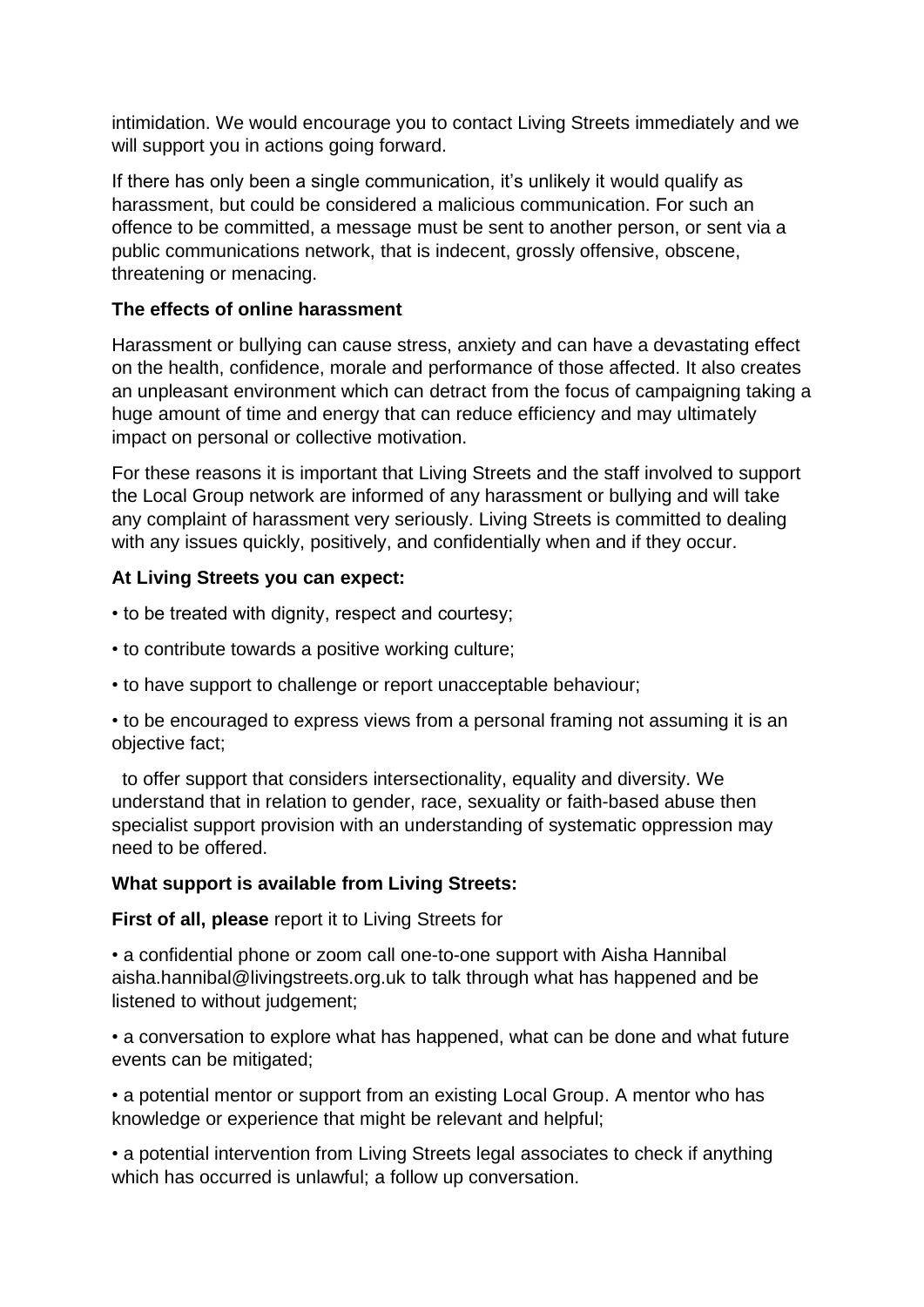### **What to do if you experience harassment**

**Record evidence** – take screenshots, video or photo evidence that can be used to help us support you and understand your experience.

### **Block, Mute, Report**

Every social media platform has the option to block, mute and report any online abuse.

**Block:** You can silence perpetrators on most social media sites by blocking their account(s), which will prevent them from viewing your profile or communicating with you in any way.

**Mute-** this means you will no longer see any replies or any conversation from that user that is directed to you or not. It's another way of silencing the other person.

**Report** – you can report the abusive content to the social media platform who will give you guidance and, in some cases, may review the content and take a course of action – this is sometimes deleting the content or in extreme cases, suspending the user so they can no longer post on the platform.

## **Call out/Speak Up:**

It might be better to not confront abuse, as when confronted, the abuser may escalate attacks or try to goad you. However, speaking out against abuse can be empowering. The key is to be careful and deliberate as you decide what will work for you. You can use counterspeech; that could involve forcefully denouncing harassment and hate, defending your reputation, fact-checking disinformation, and enlisting the support of your allies and/or Living Streets.

### **Look after yourself**

Remember that this is not your fault and you don't have to accept abuse. You can follow none or any of these steps, the most important thing you can do is know you are not alone and have support. Imposing boundaries and self-care is very important, make sure you protect your mental health.

You can have a break from your devices and social media platforms. Do things that make you happy – spend time with family and friends, meditate, listen to your favourite music or go for a walk.

### **Free online resources**

**Glitch** are the UK charity ending online abuse and championing digital citizenship. They have a particular focus on women and marginalised people.

Glitch have [free downloadable online resources.](https://glitchcharity.co.uk/resources/)

[Galop](https://galop.org.uk/) - Galop is the UK's LGBT+ anti-abuse charity. We work with and for LGBT+ victims and survivors of interpersonal abuse and violence.